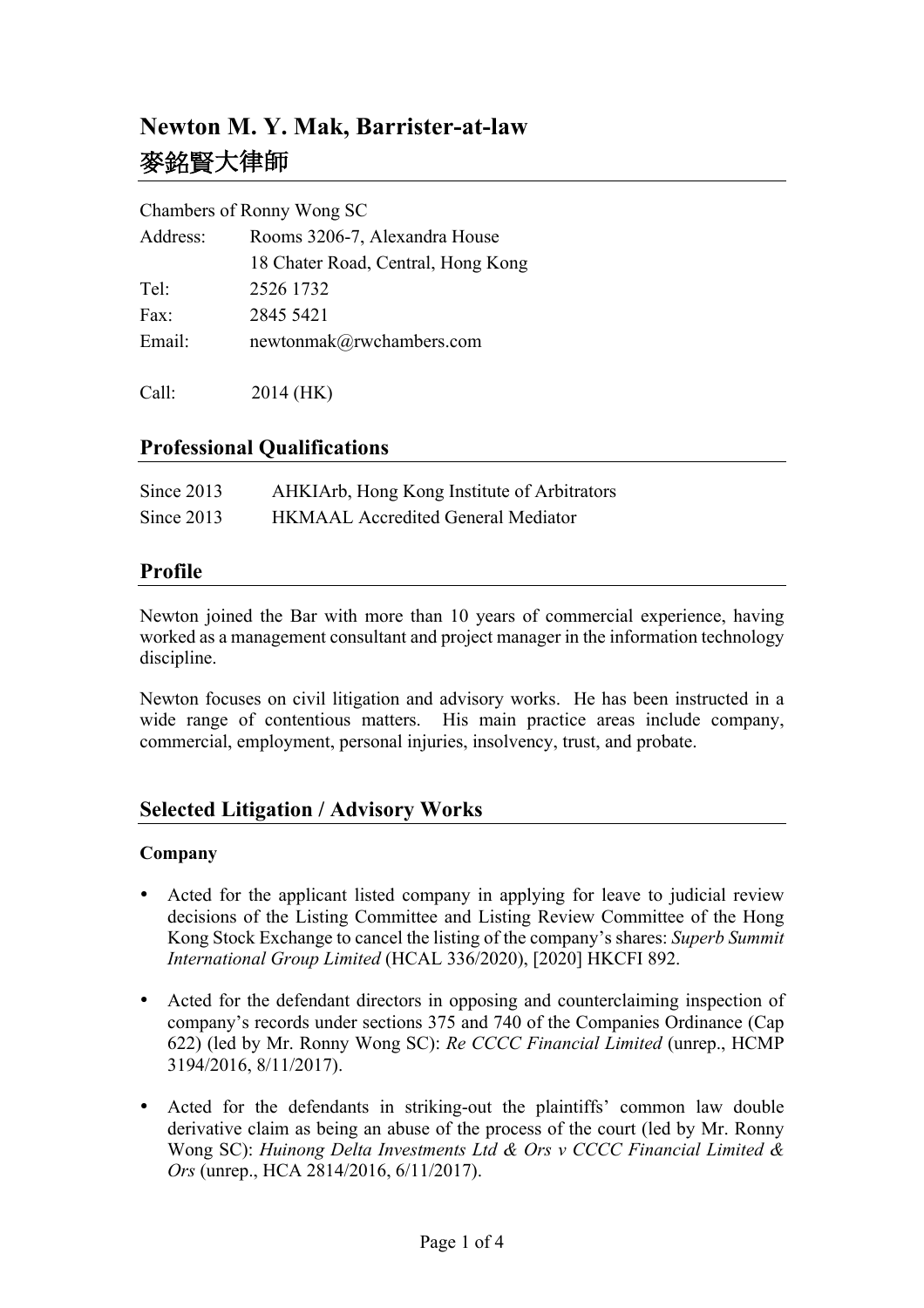### **Commercial**

- Acted for the respondent in opposing application for leave to appeal against an order refusing to grant Mareva injunction on the ground of no real risk of dissipation of assets (with Mr. Edward Alder): *China Medical Technologies, Inc. (in liquidation) & Ors v Wu Xiaodong & Ors* (HCA 3391/2016, 17/7/2019).
- Acted for the plaintiff company in obtaining Mareva injunction for an email fraud claim (HCA 2585/2016).
- Acted for the defendants in applying for leave to appeal against an order that refused to order fortification for a Mareva injunction (led by Mr. Ronny Wong SC): *Sun Yan & Ors v Superb Jade Limited* (unrep., HCA 813/2014, 23/10/2015).

#### **Employment**

- Acted for the employer in applying for leave to appeal against decisions of the Labour Tribunal concerning claims of arrear of wages, commission, wages in lieu of notice and annual leave payment (HCLA 18/2020), [2021] HKCFI 220.
- Acted for the plaintiff employee in claiming for outstanding MPF contribution, annual leave payment and reimbursement of expenses, and in opposing the employer's counterclaim for breach of fiduciary duty and misappropriation of the company's fund (with Mr. Adrian Leung): *Mok Hon Kin Patrick v C3S Far East Limited* (DCCJ 4860/2015), [2019] HKDC 798.
- Acted for the respondent employer in opposing application for compensation under ss.9, 10 and 10A of the Employee's Compensation Ordinance (Cap 282): *Wu Suen Pong v Kwok Wing Man t/a Ching Ching Transportation Co.* (unrep., DCEC 2075/2013, 22/6/2015).

#### **Insolvency**

- Acted for the applicant director in applying for leave to appeal against an order concerning documentary production made under s.221 of the Companies (Winding Up and Miscellaneous Provisions) Ordinance (Cap 32) (with Mr. Edward Alder): *The Joint and Several Provisional Liquidators of China Medical Technologies, Inc. v Samson Tsang Tak Yung* [2020] HKCFA 8, (2020) 23 HKCFAR 145, [2020] 2 HKLRD 268, [2020] HKC 8.
- Acted for the debtor insurance agent in opposing bankruptcy petition: *Re Lee Wai Kwok* (unrep., HCB 5994/2014, 13/1/2016).
- Acted for the bankrupt in obtaining annulment of bankruptcy order under  $s.33(1)(a)$ of the Bankruptcy Ordinance (Cap 6) on the ground of defective service of statutory demand and petition where the petitioner creditor had failed to exhaust all reasonable means to effect service (HCB 861/2015).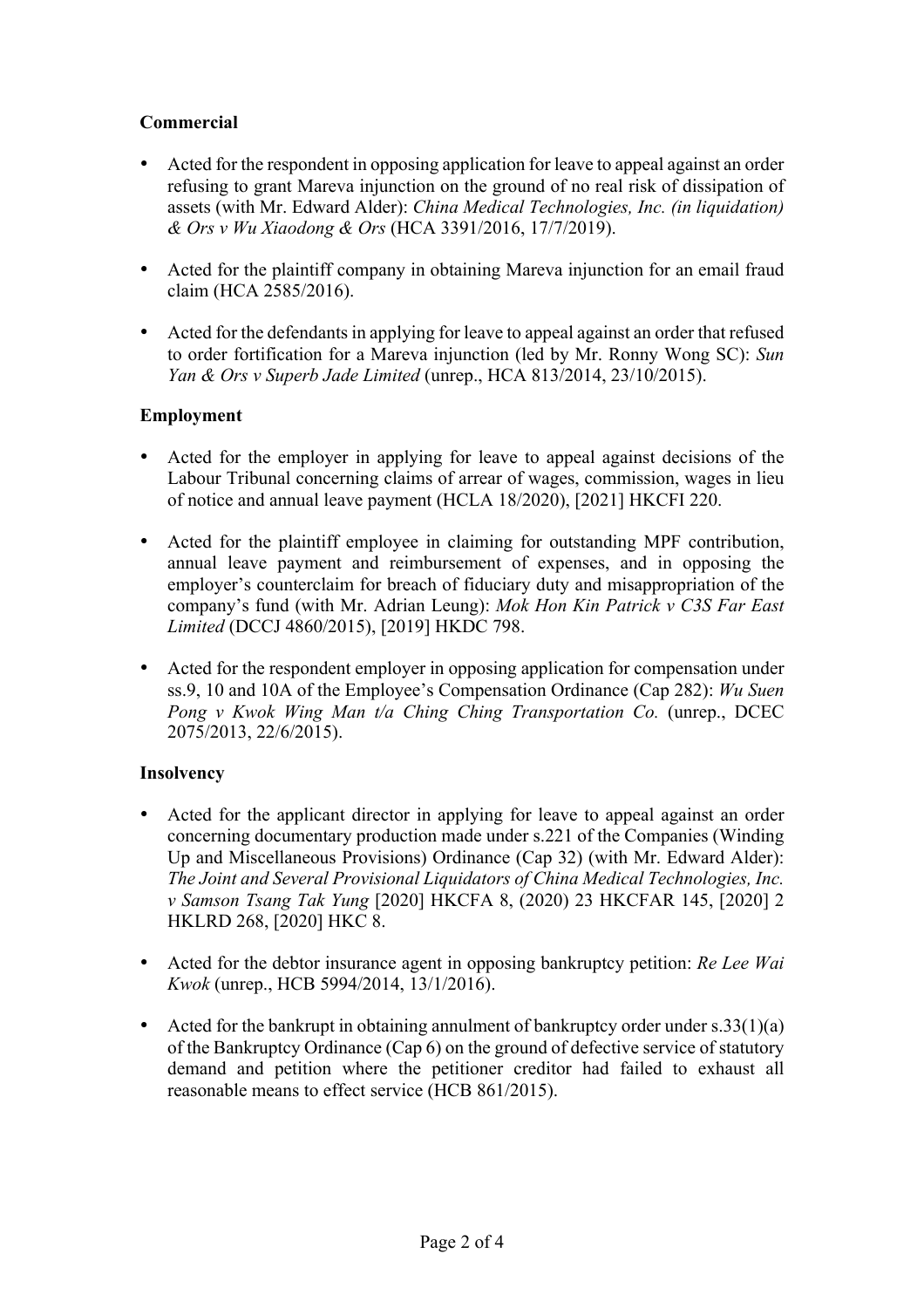## **Trust**

- Acted for the plaintiff beneficiary in O.85 proceedings against the trustee of Chinese customary land trusts  $(\frac{2\pi}{3})$  registered under s.15 of the New Territories Ordinance (Cap 97), claiming for distribution of profits and directions for ongoing administration of the trusts (HCMP 1289/2020).
- Acted for the plaintiff beneficiaries in claiming specific discovery and breach of trust against a trustee corporation (DCCJ 1542, 1659, 1660, 1740, 1987, 2392, 3714 & 5155/2018).

## **Privacy**

• Acted for the plaintiffs in obtaining urgent *quia timet* interlocutory injunctions to restrain media from making intended privacy-intruding publication of article and photograph on the grounds of misuse of private information and breach of confidence (led by Mr. Ronny Wong SC) (HCA 374/2018 and HCA 396/2018).

## **Personal Injuries**

- Acted for the employer in defending a personal injury claim for vicarious liability of an accident involving a person alleged to be its employee or agent (DCPI 898/2016).
- Provided written advices on liability, quantum and evidence in various personal injury claims involving workplace, traffic and construction site accidents.

## **Criminal**

- Acted for the appellant in appealing against conviction of conspiracy to defraud in relation to "connected transaction" as defined in the Listing Rules of the Hong Kong Stock Exchange (led by Ms. Wing Kay Po and with Ms. Doris Li): *HKSAR v Leonora Yung, The Personal Representative of the Estate of Cheng Chee-Tock Theodore* (FACC 7/2014), (2016) 19 HKCFAR 86, [2016] 6 HKC 149.
- Acted for the deceased appellant's widow in obtaining leave to continue appeal in the CFA notwithstanding the death of the appellant: (led by Ms. Wing Kay Po and with Ms. Doris Li): *HKSAR v Cheng Chee-Tock Theodore* (FACC 7/2014), (2015) 18 HKCFAR 292, [2015] 5 HKC 230.

## **Education**

| P.C.LL. | The Chinese University of Hong Kong    | (Distinction)        |
|---------|----------------------------------------|----------------------|
| J.D.    | The Chinese University of Hong Kong    |                      |
| M.Sc.   | The University of Hong Kong            | (Distinction)        |
| B.Sc.   | University of Wisconsin - Madison, USA | (Dean's Honour List) |